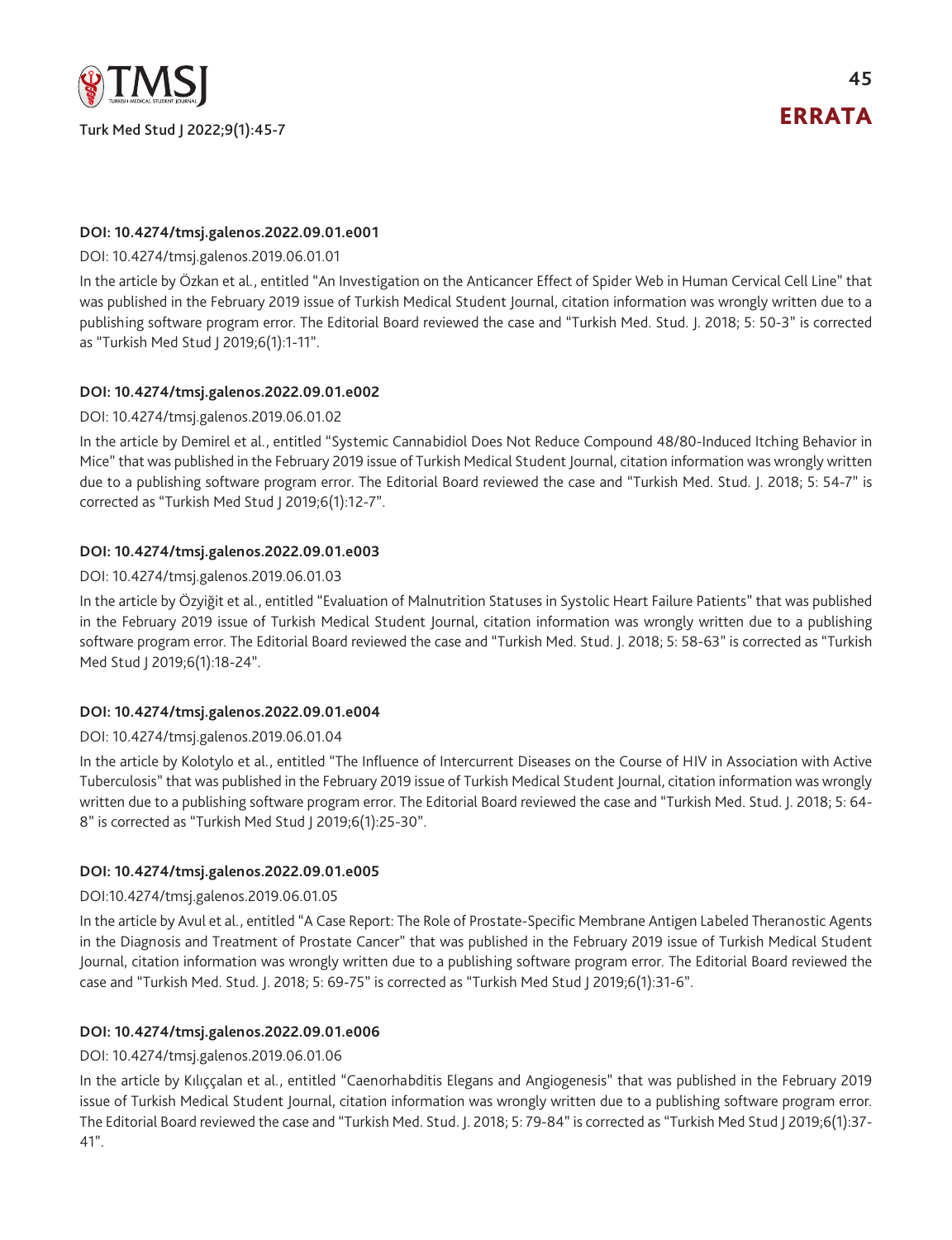**46**

# **DOI: 10.4274/tmsj.galenos.2022.09.01.e001**

# DOI: [10.4274/tmsj.galenos.2019.06.01.01](https://cms.galenos.com.tr/Uploads/Article_50375/tmsj-6-50-En.pdf)

In the article by Özkan et al., entitled "An Investigation on the Anticancer Effect of Spider Web in Human Cervical Cell Line" that was published in the February 2019 issue of Turkish Medical Student Journal, citation information was wrongly written due to a publishing software program error. The Editorial Board reviewed the case and "Turkish Med. Stud. J. 2018; 5: 50-3" is corrected as "Turkish Med Stud J 2019;6(1):1-11".

# **DOI: 10.4274/tmsj.galenos.2022.09.01.e002**

# DOI: [10.4274/tmsj.galenos.2019.06.01.02](https://cms.galenos.com.tr/Uploads/Article_50376/tmsj-6-54-En.pdf)

In the article by Demirel et al., entitled "Systemic Cannabidiol Does Not Reduce Compound 48/80-Induced Itching Behavior in Mice" that was published in the February 2019 issue of Turkish Medical Student Journal, citation information was wrongly written due to a publishing software program error. The Editorial Board reviewed the case and "Turkish Med. Stud. J. 2018; 5: 54-7" is corrected as "Turkish Med Stud J 2019;6(1):12-7".

# **DOI: 10.4274/tmsj.galenos.2022.09.01.e003**

# DOI: [10.4274/tmsj.galenos.2019.06.01.03](https://cms.galenos.com.tr/Uploads/Article_50377/tmsj-6-58-En.pdf)

In the article by Özyiğit et al., entitled "Evaluation of Malnutrition Statuses in Systolic Heart Failure Patients" that was published in the February 2019 issue of Turkish Medical Student Journal, citation information was wrongly written due to a publishing software program error. The Editorial Board reviewed the case and "Turkish Med. Stud. J. 2018; 5: 58-63" is corrected as "Turkish Med Stud J 2019;6(1):18-24".

# **DOI: 10.4274/tmsj.galenos.2022.09.01.e004**

# DOI: [10.4274/tmsj.galenos.2019.06.01.04](https://cms.galenos.com.tr/Uploads/Article_50378/tmsj-6-64-En.pdf)

In the article by Kolotylo et al., entitled "The Influence of Intercurrent Diseases on the Course of HIV in Association with Active Tuberculosis" that was published in the February 2019 issue of Turkish Medical Student Journal, citation information was wrongly written due to a publishing software program error. The Editorial Board reviewed the case and "Turkish Med. Stud. J. 2018; 5: 64- 8" is corrected as "Turkish Med Stud J 2019;6(1):25-30".

# **DOI: 10.4274/tmsj.galenos.2022.09.01.e005**

# DOI:[10.4274/tmsj.galenos.2019.06.01.05](https://cms.galenos.com.tr/Uploads/Article_50379/tmsj-6-69-En.pdf)

In the article by Avul et al., entitled "A Case Report: The Role of Prostate-Specific Membrane Antigen Labeled Theranostic Agents in the Diagnosis and Treatment of Prostate Cancer" that was published in the February 2019 issue of Turkish Medical Student Journal, citation information was wrongly written due to a publishing software program error. The Editorial Board reviewed the case and "Turkish Med. Stud. J. 2018; 5: 69-75" is corrected as "Turkish Med Stud J 2019;6(1):31-6".

# **DOI: 10.4274/tmsj.galenos.2022.09.01.e006**

# DOI: [10.4274/tmsj.galenos.2019.06.01.06](https://cms.galenos.com.tr/Uploads/Article_50380/tmsj-6-79-En.pdf)

In the article by Kılıççalan et al., entitled "Caenorhabditis Elegans and Angiogenesis" that was published in the February 2019 issue of Turkish Medical Student Journal, citation information was wrongly written due to a publishing software program error. The Editorial Board reviewed the case and "Turkish Med. Stud. J. 2018; 5: 79-84" is corrected as "Turkish Med Stud J 2019;6(1):37- 41".